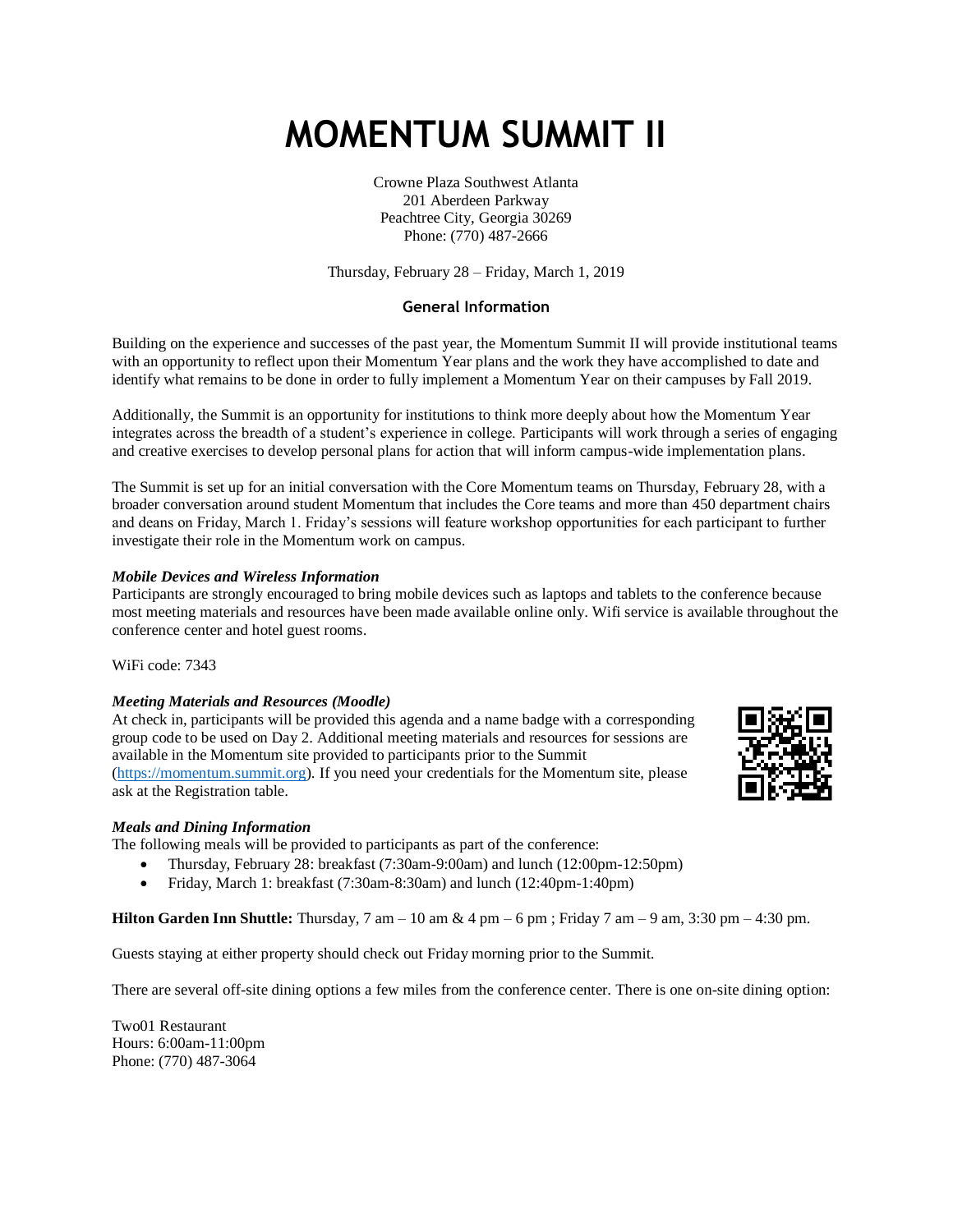## **Day 1 Agenda**

The first day of the Summit is intended for the Core Team of institutional personnel responsible for implementing the Momentum Year. Generally, core team members may include the President, Chief Business Officer, Provost, Vice President of Student Affairs, Enrollment Manager, Institutional Researcher, and Advising Director. The purpose of the sessions on Day 1 is to develop plans to finalize the implementation of Momentum Year elements by Fall 2019. Core Teams will be asked to submit summary plans outlining these final steps following the Summit.

### **7:30am-9:00am**

**Breakfast Provided**

*Pre-Function Area, First Floor, Inspiration Hall*

### **9:00am-10:00am**

**Registration Check-In** *Pre-Function Area, First Floor, Inspiration Hall*

#### **10:00am-11:00am**

**Welcoming Remarks and Opening Session** *Speakers:* Steve Wrigley, Chancellor, University System of Georgia Chris Mullin, Director, Strong Start to Finish Tristan Denley, Executive Vice Chancellor and Chief Academic Officer, University System of Georgia *Aberdeen A and B, First Floor, Inspiration Hall*

#### **11:00am-11:50am**

#### **Institution Planning Session 1**

During the first institutional planning session, the core team should review the institutional summary document and other resources to identify remaining Momentum Year elements to implement (if any), determine outstanding challenges faced by the Core Team that they would like to address during the Summit, and choose the concurrent breakout and roundtable sessions that core team members will attend after lunch.

#### **Institution Meeting Room Location:**

| Abraham Baldwin Agricultural College – Room 212 | Georgia Institute of Technology – Room 212       |  |
|-------------------------------------------------|--------------------------------------------------|--|
| Albany State University – Room 232              | Georgia Southern University – Room 233           |  |
| Atlanta Metropolitan State College - Room 231   | Georgia Southwestern State University – Room 225 |  |
| Augusta University - Room 235                   | Georgia State University – Room 222              |  |
| Clayton State University – Room 236             | Gordon State College - Room 234                  |  |
| College of Coastal Georgia – Room 237           | Kennesaw State University - Room 234             |  |
| Columbus State University – Room 237            | Middle Georgia State University - Room238        |  |
| Dalton State College - Room 238                 | Savannah State University - Room 221             |  |
| East Georgia State College – Room 233           | South Georgia State College – Room 236           |  |
| Fort Valley State University - Room 235         | University of Georgia – Room 230                 |  |
| Georgia College and State University – Room 221 | University of North Georgia – Room 222           |  |
| Georgia Gwinnett College - Room 232             | University of West Georgia – Room 225            |  |
| Georgia Highlands College – Room 231            | Valdosta State University - Room 230             |  |

**12:00pm-12:50pm Lunch Provided** *Two01 Restaurant*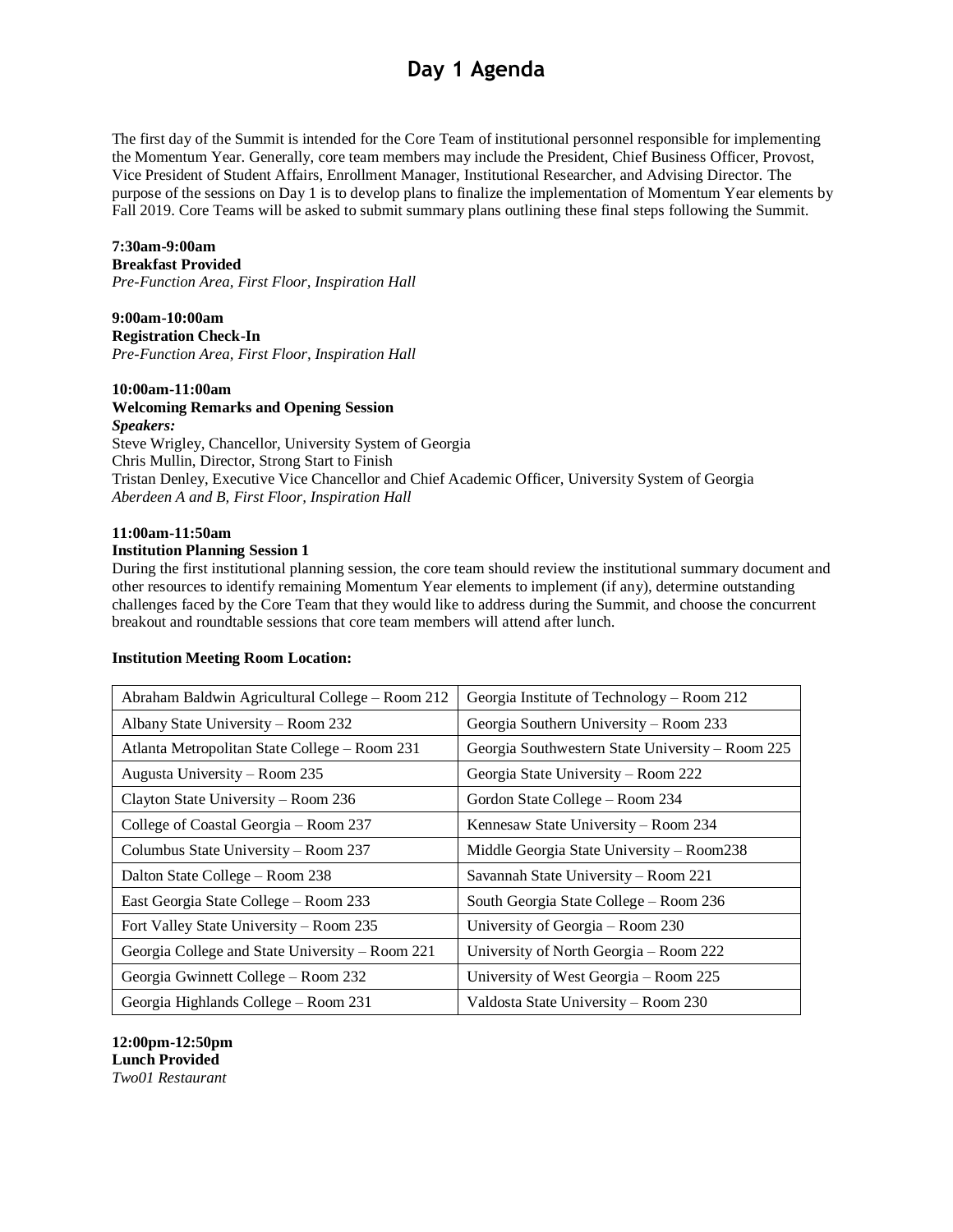#### **1:00pm-1:50pm**

#### **Concurrent Breakout Sessions**

Each participant will attend one of the following concurrent breakout sessions. Breakout session topics were selected based on pre-Summit conversations with Core Teams and opportunities to share promising practices across the University System. Core Teams are encouraged to distribute team members across multiple concurrent sessions.

#### **Course Demand and Scheduling (Room 220)**

*Speakers:* Bob Smith, Provost, Valdosta State University Deborah Bordelon, Provost, Columbus State University

The Momentum Year requires that students be able to build a full schedule that includes English, math and three courses aligned with their area of interest. To achieve this, institutions have to investigate their course inventory and scheduling to ensure sufficient course availability at the appropriate times.

#### **Setting a Clear Vision with Momentum (Room 123)**

*Speakers:* Kirk Nooks, President, Gordon State College Kelli Brown, Provost, Georgia College and State University

The Momentum Year represents a way of coordinating and understanding the full scope of student success activities in a coherent and contextualized manner. This session discusses approaches to this work that supports strategic alignment, coherent communication and comprehensive implementation to reduce initiative fatigue and promote cultural change.

#### **Redesigning Courses. Deepening Learning (Room 124)**

*Speakers:* Drew Koch, President and Chief Operating Officer, Gardner Institute Deborah Vess, Provost, East Georgia State College

At the heart of connecting students with their purpose is a need to engage deeply in the classroom. The experience of USG institutions in course and curricular redesign provides a model for how to approach deepening learning across the institution through data-informed practices and instructional innovation.

#### **Connecting to Purpose through Focus Areas and Career Connections (Room 223)**

*Speakers:* Tim Renick, Senior Vice President for Student Success, Georgia State University Naomi Norman, Associate Vice President for Instruction, University of Georgia

Connecting students with their career goals early and authentically is critically important for building purpose and helping students affirm their focus. This session dives deeper into how focus areas and career connections align to support student inquiry and success.

#### **Using Data to Understand your Students (Room 126)**

*Speakers:* Juliana Lancaster, Executive Director, Office of Plans, Policies & Analysis, Georgia Gwinnett College Van Sickle, Assistant Vice President, Strategic Student Success Initiatives, University of North Georgia

Diving deep into data can help to identify needs around student success and provide feedback on what works. Knowing what data to investigate and what can be learned is an important step in building a culture around datafocused solutions.

#### **Deep Data Diving with the Motivate Lab on Mindsets (Room127)**

*Speaker:* Yoi Tibbetts, Assistant Director, Motivate Lab, University of Virginia

The 2018 USG Mindset Survey resulted in more than 14,000 responses from freshmen across the state. This large dataset provides insights into the academic mindsets of students as they enter the System. This discussion will unpack some of this data, and look ahead to what's in store for the System's mindset work.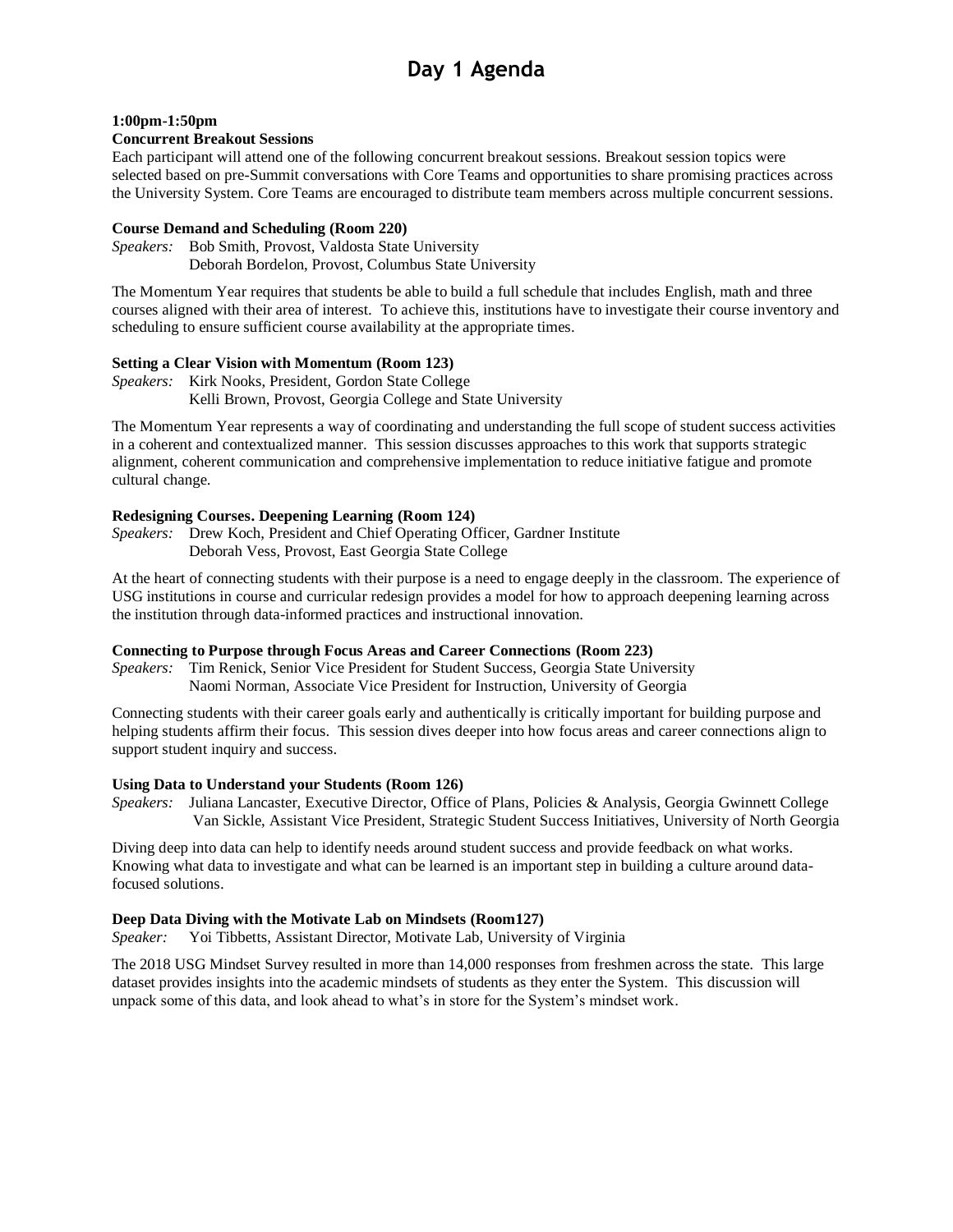# **Day 1 Agenda**

#### **2:00pm-2:50pm**

#### **Concurrent Roundtable Sessions**

Each participant will attend one of the following concurrent roundtable sessions. Session topics were selected based on pre-Summit conversations with Core Teams and discuss common challenges with implementation that institutions may face across the University System that may not have a best practice identified yet. Roundtable hosts present the challenge to the group and facilitate a discussion around ideas to address the challenge, additional resources or information needed, or any assistance needed from the University System Office. These are informal conversations among participants without formal presentations. Core Teams are encouraged to distribute team members across multiple concurrent sessions.

#### **Executive Session: Leading Momentum Year Work on Campus (Room 223)**

*Host:* Tristan Denley, Executive Vice Chancellor and Chief Academic Officer, University System of Georgia

INVITATION ONLY. This session extends the conversation from Concurrent Breakout Session B: Setting a Clear Vision with Momentum to explore successful strategies for leading Momentum work on campus and integrating Momentum across all facets of the institution.

#### **Building a Better Program Map with Co-Curricular Activities and Milestones (Room 220)**

*Hosts:* Melissa Tarrant, Director of Advising, University of West Georgia Christine Ludowise, Associate Provost, Georgia Southern University

During this session, participants will compare elements of their institutional program maps and share strategies for incorporating co-curricular milestones and the process for keeping maps up to date across campus.

#### **Connecting First Year Experience to Momentum: How the FYE can support other High Impact Practices in the Momentum Approach (Room 123)**

*Hosts:* Gregory Ford, Dean, College of Arts and Sciences, Fort Valley State University Justin Jernigan, Dean of the School of Transitional Studies, Georgia Gwinnett College

The First Year Experience can be a valuable opportunity to inform students of their academic options, discern the appropriate academic path, affirm their purpose and build strong connections to the school, program and peers. During this session, hosts will share their experience reconstructing their First Year Experience courses to align with focus areas and Momentum Year, and facilitate a conversation with others about the process.

#### **Transition to College (Room 124)**

*Hosts:* Amber Wheeler, Academic Success Director, South Georgia State College Peter Higgins, Provost, Gordon State College

This session extends the conversation from the 2018 Advising Academy. Hosts will facilitate an open conversation with participants about their institutional plans for the transition to college – how plans are going, what has promise, what are some common obstacles, and highlighting your best ideas.

#### **Communicating Data on Momentum Across Campus (Room 126)**

*Hosts:* Jon Anderson, Provost, Middle Georgia State University German Vargas, Assistant Vice President for Academic Student Enrollment, College of Coastal Georgia

During this session, hosts will share how they have identified key data points important to Momentum Year work and how they frame and share these data points with others on campus to inform decision making. Hosts will facilitate a conversation about other data points that relate to Momentum and successful strategies for integrating data into strategic conversations.

#### **Academic Mindset and the Work Going Forward (Room 127)**

*Host:* Bryan Davis, Interim Associate Vice President, Georgia Southwestern State University

During this session, institutions will share their experiences using the data collected through the 2018 USG Mindset Survey and where they would like the work to move forward on academic mindset at their institution and across the state.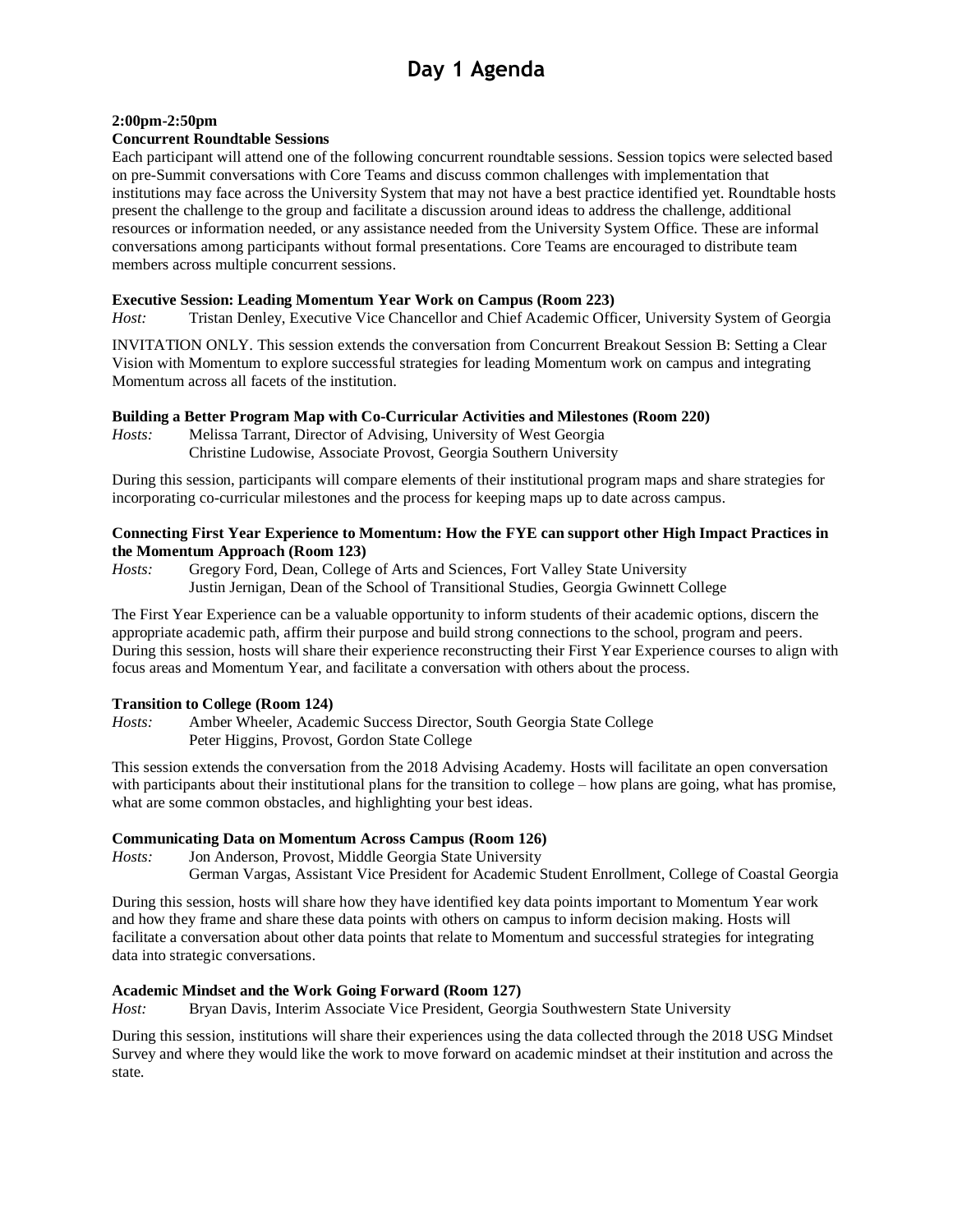# **Day 1 Agenda**

#### **3:00pm-4:20pm**

#### **Institution Planning Session 2**

During the second institutional planning session, the core team should discuss information gathered during concurrent sessions and how they apply to their plans. Teams should prepare to submit a completed plan 30 days after the Summit.

#### **Institution Meeting Room Location:**

| Abraham Baldwin Agricultural College – Room 212 | Georgia Institute of Technology – Room 212       |
|-------------------------------------------------|--------------------------------------------------|
| Albany State University – Room 232              | Georgia Southern University – Room 233           |
| Atlanta Metropolitan State College - Room 231   | Georgia Southwestern State University – Room 225 |
| Augusta University - Room 235                   | Georgia State University – Room 222              |
| Clayton State University - Room 236             | Gordon State College – Room 234                  |
| College of Coastal Georgia - Room 237           | Kennesaw State University - Room 234             |
| Columbus State University - Room 237            | Middle Georgia State University – Room 238       |
| Dalton State College – Room 238                 | Savannah State University - Room 221             |
| East Georgia State College - Room 233           | South Georgia State College - Room 236           |
| Fort Valley State University – Room 235         | University of Georgia – Room 230                 |
| Georgia College and State University - Room 221 | University of North Georgia - Room 222           |
| Georgia Gwinnett College – Room 232             | University of West Georgia – Room 225            |
| Georgia Highlands College – Room 231            | Valdosta State University - Room 230             |

#### **4:30pm-5:00pm**

#### **Closing Remarks and Day 2 Preview**

*Speaker:* Tristan Denley, Executive Vice Chancellor and Chief Academic Officer, University System of Georgia *Aberdeen A and B, First Floor, Inspiration Hall*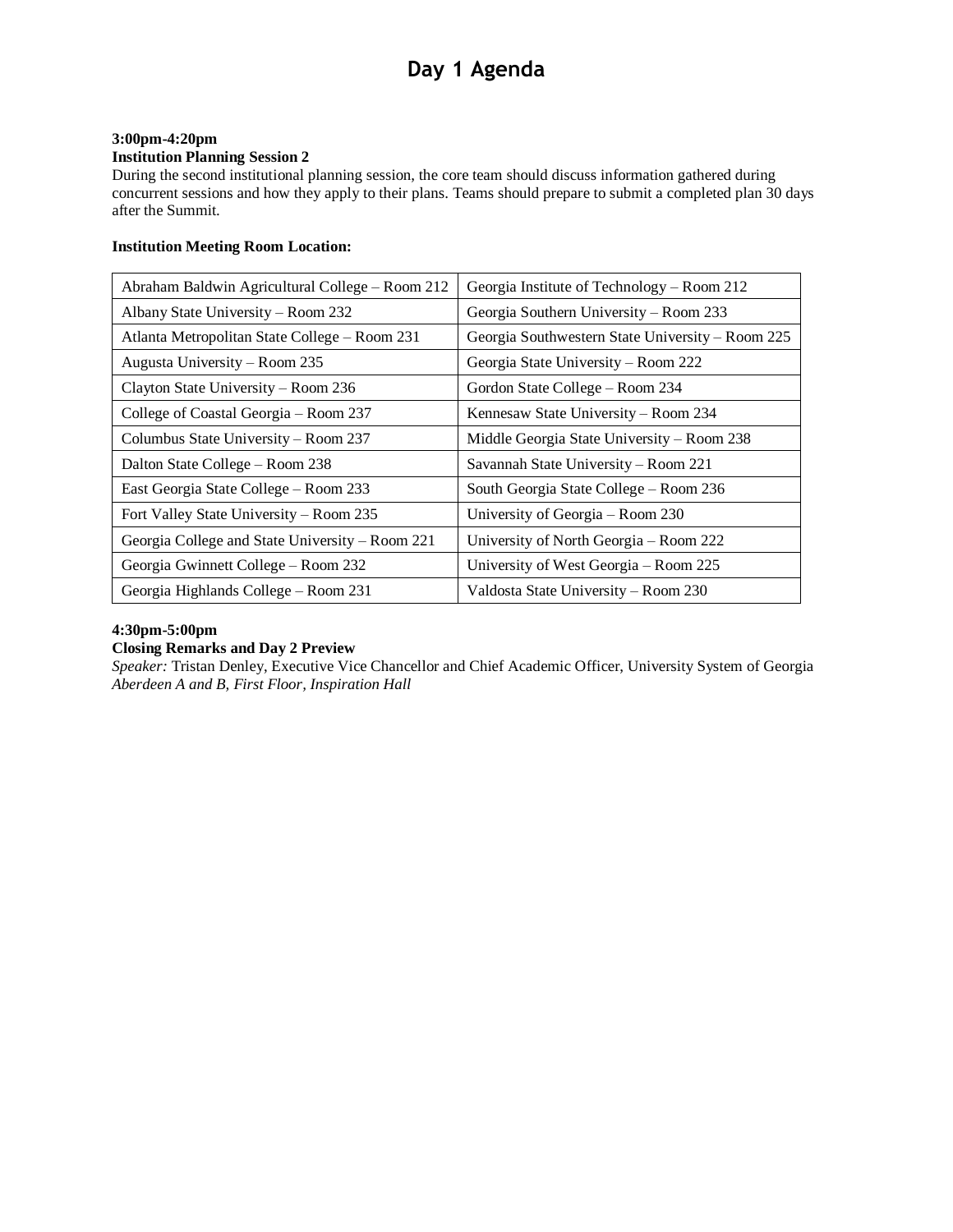## **Day 2 Agenda**

The second day of the Summit is intended for Core Team members as well as academic deans and department chairs. The purpose of the sessions on Day 2 is for participants to explore the application of Momentum elements across the life cycle of students as they matriculate through programs. Participants will produce individual plans around purpose, pathways and mindset that will inform and contribute to an overall institutional plan for the Momentum Approach.

#### **7:30am-8:30am**

#### **Registration Check-In and Breakfast Provided**

*Pre-Function Area, First Floor, Inspiration Hall.*

#### **8:30am-9:50am**

#### **Welcoming Remarks and Opening Session**

*Speaker:* Tristan Denley, Executive Vice Chancellor and Chief Academic Officer, University System of Georgia *Aberdeen A and B, First Floor, Inspiration Hall*

#### **Concurrent Workshop Sessions**

Each participant will attend all three workshops with the same group. The assigned participant group is denoted on your badge and corresponds to a group name in the tables below.

#### **Purpose Workshop**

How do you help students connect to their purpose and sharpen their focus? A human-centered design exercise will help participants see how they can structure programs and experiences on campus to make connections to purpose more intentional and universal for our students.

#### **Pathways Workshop**

Building a path to graduation means ensuring that students can navigate their way along the map, scheduling courses and satisfying requirements in a transparent and efficient manner. This workshop will help to identify strategies and techniques for addressing the key structural hurdles students face in completing their path and practical tips for conducting audits to help make program paths are useful institutional planning.

#### **Mindset Workshop**

Helping students find value in school leads to better academic outcomes. In this workshop we will discuss strategies for working with students and structuring your pedagogy to create a more value-supportive experience for your students.

#### **10:00am-11:10am**

#### **Concurrent Workshop Session 1**

*Location corresponds to assigned group denoted on badge:*

| <b>Purpose Workshop</b>  | <b>Pathways Workshop</b> | <b>Mindset Workshop</b> |
|--------------------------|--------------------------|-------------------------|
| <b>Blue 1 - Room 123</b> | Red 1 - Room 230         | Green $1 -$ Room 236    |
| Blue 2 - Room 124        | Red 2 - Room 231         | Green 2 - Room 225      |
| Blue 3 - Room 126        | Red 3 - Room 233         | Green 3 - Room 223      |
| <b>Blue 4 - Room 127</b> | Red 4 - Room 234         | Green $4 -$ Room $220$  |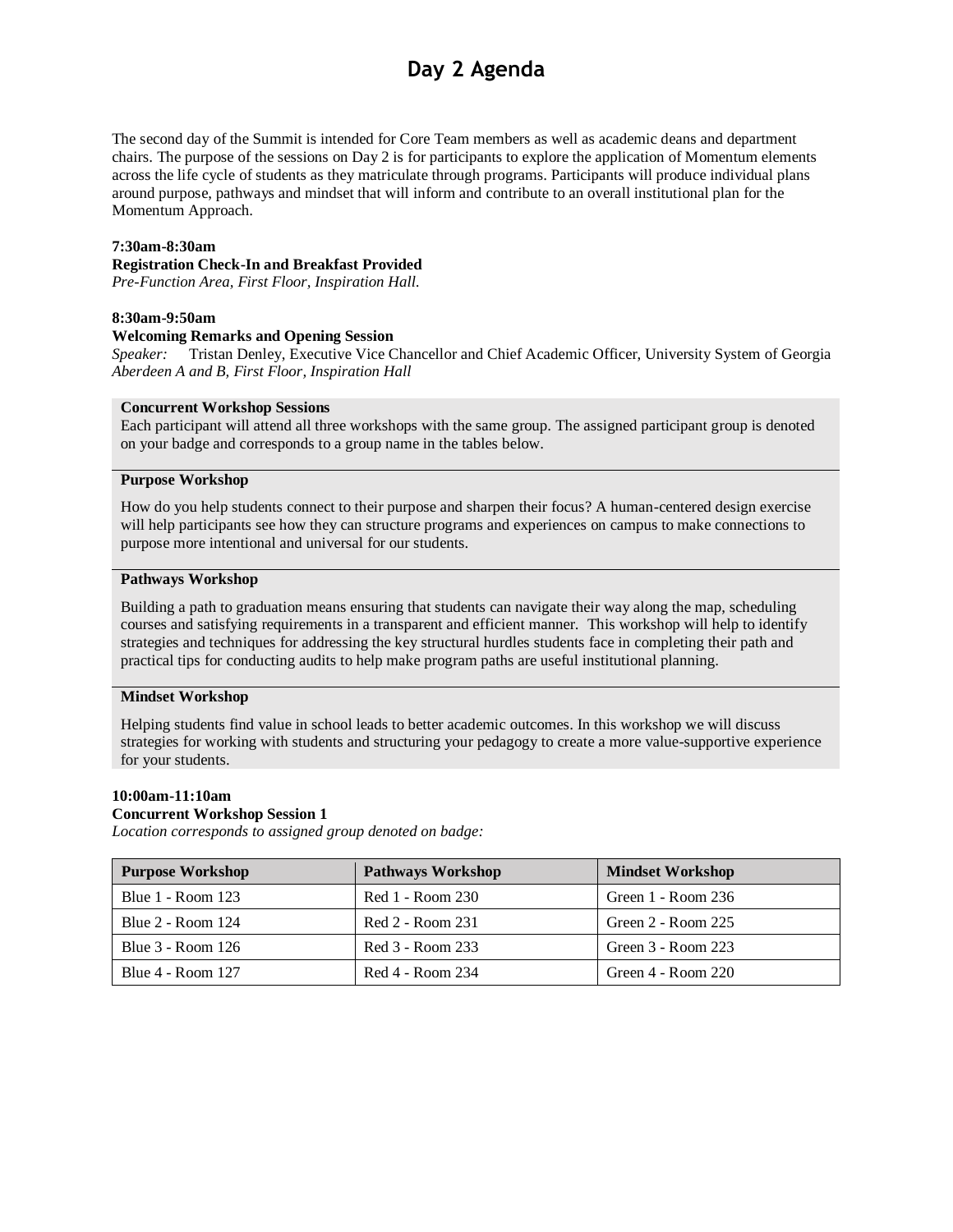#### **11:20am-12:30pm**

#### **Concurrent Workshop Session 2**

*Location corresponds to assigned group denoted on badge:*

| <b>Purpose Workshop</b> | <b>Pathways Workshop</b> | <b>Mindset Workshop</b> |
|-------------------------|--------------------------|-------------------------|
| Green 1 - Room 127      | <b>Blue 1 - Room 234</b> | Red 1 - Room 236        |
| Green 2 - Room 123      | <b>Blue 2 - Room 231</b> | Red 2 - Room 223        |
| Green 3 - Room 124      | Blue 3 - Room 233        | Red 3 - Room 220        |
| Green $4 -$ Room 126    | Blue 4 - Room 230        | Red 4 - Room 225        |

#### **12:40pm-1:40pm**

#### **Lunch (two locations, by institution)**

*Two 01 Restaurant, Secondary Conference Building & McIntosh Ballroom*

| <b>Two 01 Restaurant</b>             | <b>McIntosh Ballroom</b>              |  |
|--------------------------------------|---------------------------------------|--|
| Abraham Baldwin Agricultural College | Georgia Institute of Technology       |  |
| <b>Albany State University</b>       | Georgia Southern University           |  |
| Atlanta Metropolitan State College   | Georgia Southwestern State University |  |
| <b>Augusta University</b>            | Georgia State University              |  |
| Clayton State University             | Gordon State College                  |  |
| College of Coastal Georgia           | Kennesaw State University             |  |
| Columbus State University            | Middle Georgia State University       |  |
| Dalton State College                 | Savannah State University             |  |
| East Georgia State College           | South Georgia State College           |  |
| Fort Valley State University         | University of Georgia                 |  |
| Georgia College and State University | University of North Georgia           |  |
| Georgia Gwinnett College             | University of West Georgia            |  |
| Georgia Highlands College            | Valdosta State University             |  |
|                                      | <b>USG Staff and Guests</b>           |  |

#### **1:50pm-3:00pm**

#### **Concurrent Workshop Session 3**

*Location corresponds to assigned group denoted on badge:*

| <b>Purpose Workshop</b> | <b>Pathways Workshop</b> | <b>Mindset Workshop</b>  |
|-------------------------|--------------------------|--------------------------|
| Red 1 - Room 127        | Green 1 - Room 230       | Blue 1 - Room 225        |
| Red 2 - Room 124        | Green $2 -$ Room $234$   | <b>Blue 2 - Room 223</b> |
| Red 3 - Room 126        | Green 3 - Room 231       | Blue 3 - Room 220        |
| Red 4 - Room 123        | Green $4 -$ Room 233     | Blue 4 - Room 236        |

#### **3:15pm-4:00pm**

#### **Closing Remarks and Next Steps**

*Speaker:* Tristan Denley, Executive Vice Chancellor and Chief Academic Officer, University System of Georgia *Aberdeen A and B, First Floor, Inspiration Hall*